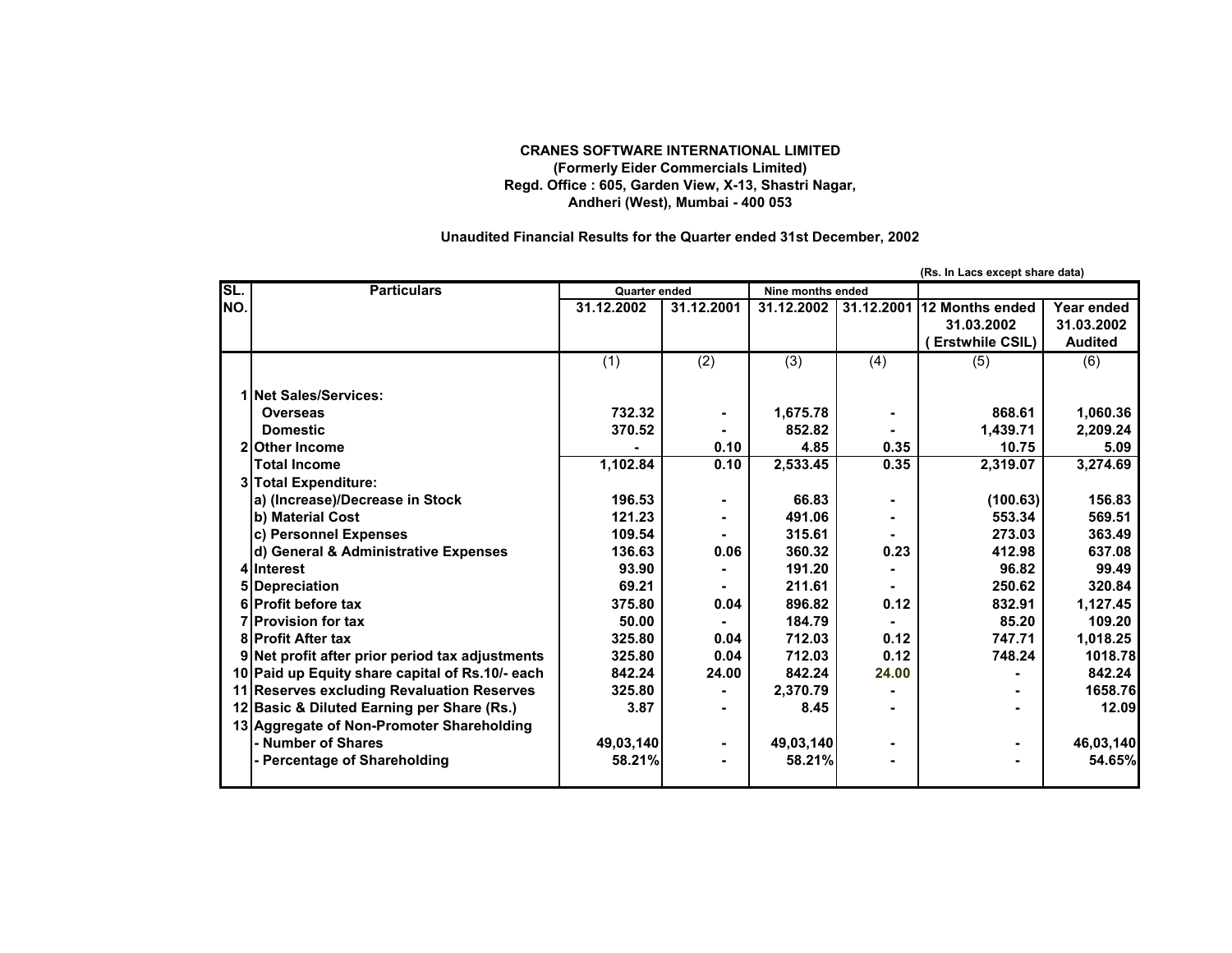|        |                                                              |            |             | Rs. In lacs |
|--------|--------------------------------------------------------------|------------|-------------|-------------|
|        |                                                              | Quarter    | Nine months | Year        |
| SI.No. | <b>Particulars</b>                                           | ended      | ended       | ended       |
|        |                                                              | 31.12.2002 | 31.12.2002  | 31.03.2002  |
|        |                                                              |            |             |             |
|        | <b>Segment Revenue:</b>                                      |            |             |             |
|        | a) Product Division                                          | 1,064.95   | 2,430.14    | 2,781.96    |
|        | b) Training Division                                         | 37.89      | 98.46       | 487.64      |
|        | Total                                                        | 1,102.84   | 2,528.60    | 3,269.60    |
|        | <b>Less: Inter segment Revenue</b>                           |            |             |             |
|        | <b>Net Sales</b>                                             | 1,102.84   | 2,528.60    | 3,269.60    |
|        | Add: Other unallocable Income                                |            | 4.85        | 5.09        |
|        | <b>Total Income</b>                                          | 1,102.84   | 2,533.45    | 3,274.69    |
|        | 2 Segment Results                                            |            |             |             |
|        | (Profit(+)/Loss(-) before tax and interest from each segment |            |             |             |
|        | a) Product Division                                          | 447.11     | 1,052.71    | 1,043.85    |
|        | b) Training Division                                         | 22.59      | 35.31       | 183.09      |
|        | <b>Total</b>                                                 | 469.70     | 1,088.02    | 1,226.94    |
|        | Less : i) Interest                                           | 93.90      | 191.20      | 99.49       |
|        | ii) Other unallocable expenditure net off                    |            |             |             |
|        | unallocable income                                           |            |             |             |
|        | <b>Total Profit Before Tax</b>                               | 375.80     | 896.82      | 1,127.45    |
|        |                                                              |            |             |             |
|        | 3 Capital Employed (Segment assets-Segment Liabilities)      |            |             |             |
|        | a) Product Division                                          | 2,622.23   | 4,400.94    | 2,598.55    |
|        | b) Training Division                                         | 32.25      | 154.48      | 459.68      |
|        | <b>Total</b>                                                 | 2,654.48   | 4,555.42    | 3,058.23    |
|        |                                                              |            |             |             |

## **Segment-wise Revenue, Results & Capital Employed**